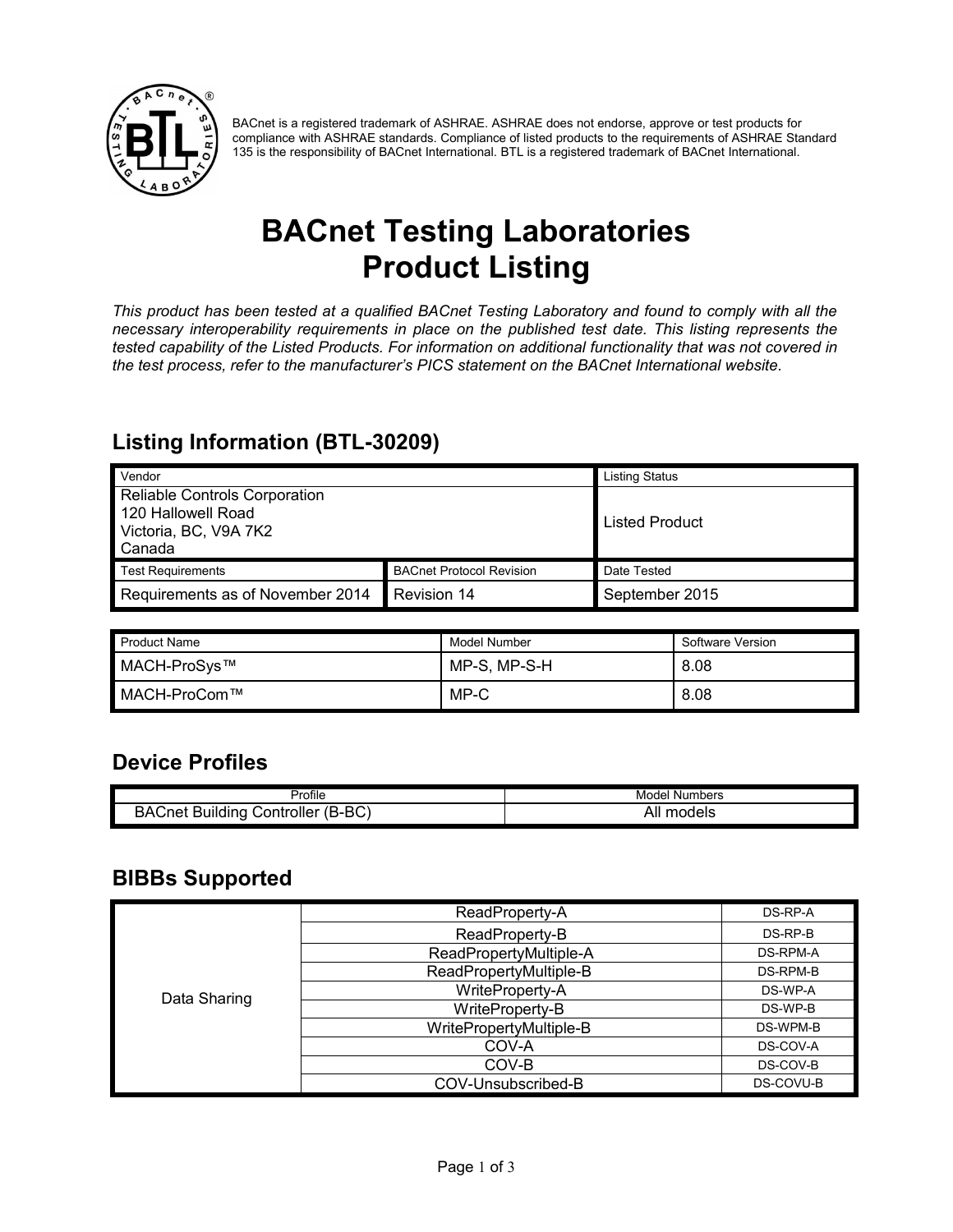|                 | Notification Internal-B        | AE-N-I-B  |
|-----------------|--------------------------------|-----------|
|                 | <b>Notification External-B</b> | AE-N-E-B  |
| Alarm and Event | ACK-B                          | AE-ACK-B  |
| Notification    | Alarm Summary-B                | AE-ASUM-B |
|                 | <b>Enrollment Summary-B</b>    | AE-ESUM-B |
|                 | Information B                  | AE-INFO-B |
|                 |                                |           |

| . .        | Internal-F<br>◡ | oCHED- <sup>L</sup> P<br>D-1-B |
|------------|-----------------|--------------------------------|
| 3chedulino | -xternal-L      | <b>CHED-E-B</b><br>. אר        |

| Trending | Viewing and Modifying Trends-Internal-B          | T-VMT-I-B  |
|----------|--------------------------------------------------|------------|
|          | Viewing and Modifying Multiple Values-Internal-B | T-VMMV-I-B |
|          | Viewing and Modifying Trends-Internal-B          | T-VMT-E-B  |
|          | Viewing and Modifying Multiple Values-Internal-B | T-VMMV-E-B |
|          | Automated Trend Retrieval-B                      | T-ATR-B    |
|          | Automated Multiple Value Retrieval-B             | T-AMVR-B   |

|                                  | <b>Dynamic Device Binding-A</b>       | DM-DDB-A |
|----------------------------------|---------------------------------------|----------|
|                                  | <b>Dynamic Device Binding-B</b>       | DM-DDB-B |
|                                  | Dynamic Object Binding-B              | DM-DOB-B |
|                                  | DeviceCommunicationControl-B          | DM-DCC-B |
|                                  | TimeSynchronization-A                 | DM-TS-A  |
|                                  | TimeSynchronization-B                 | DM-TS-B  |
| Device and Network<br>Management | UTCTimeSynchronization-A              | DM-UTC-A |
|                                  | UTCTimeSynchronization-B              | DM-UTC-B |
|                                  | ReinitializeDevice-B                  | DM-RD-B  |
|                                  | Backup and Restore-B                  | DM-BR-B  |
|                                  | Restart-B                             | $DM-R-B$ |
|                                  | List Manipulation-B                   | DM-LM-B  |
|                                  | <b>Object Creation and Deletion-B</b> | DM-OCD-B |
|                                  | Automatic Time Synchronization-A      | DM-ATS-A |